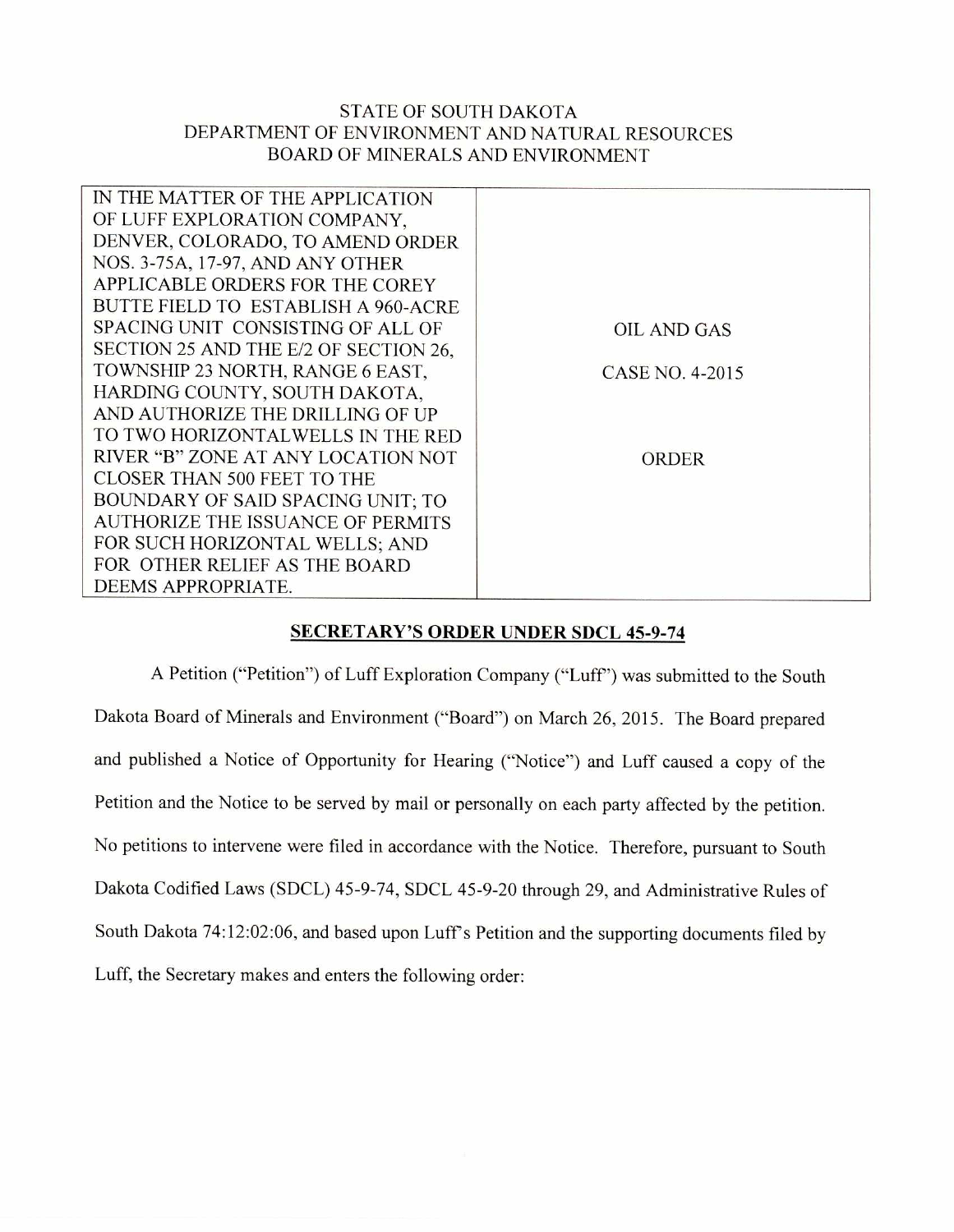Luff represents owners of interests in the oil and gas leasehold estate in all or portions of Section 25 and the E/2 of Section 26, Township 23 North, Range 6 East, Harding County, South Dakota.

Pursuant to Order Nos. 3-75A and 17-97 the lands are included within the Corey Butte Field and are spaced for horizontal drilling in the Red River "B" pool on the basis of 640 acres. Additionally, the E/2 of Section 26 was established as a 320-acre spacing unit for horizontal drilling pursuant to Order No. 18-07.

Luff has drilled the PCRRU Y-27H well on the W/2 of Section 26 within the Pete's Creek Red River Unit. While Luff anticipates that the Red River "B" pool is structurally lower underlying the proposed spacing unit, results obtained to date from drilling the PCRRU Y-27H well and other wells in the area indicate that the Red River "B" pool is likely to produce oil and gas in commercial quantities. Establishing a 960-acre spacing unit consisting of these lands will enable Luff to drill two wells at the optimal location and in the optimal orientation and thereby maximize the recovery of hydrocarbons.

Such a spacing unit is not smaller than the maximum area that can be efficiently and economically drained by the proposed wells and the size, shape and location of the spacing unit will result in the efficient and economic development of the pool as a whole.

## **IT IS THEREFORE ORDERED**

A. A spacing unit consisting of all of Section 25 and the E/2 of Section 26, Township 23 North, Range 6 East is hereby established in the Corey Butte Field.

B. Up to two horizontal wells are authorized to be drilled on this spacing unit in the Red River "B" pool with any such laterals located not closer than 500 feet to the spacing unit boundary.

2